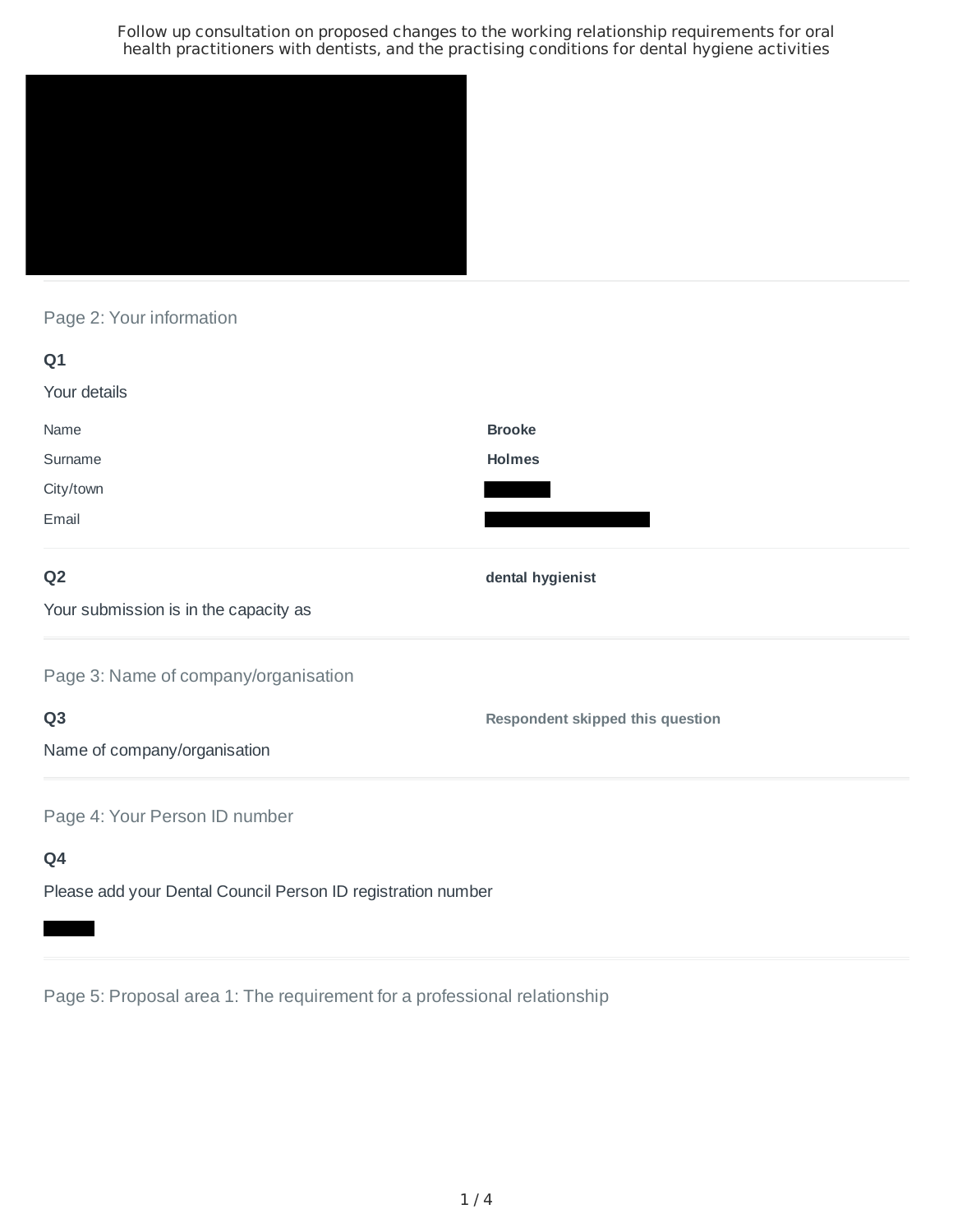## **Q5**

**Agree**

Do you agree/disagree with the proposal to remove the mandated requirement for a professional relationship (dental therapy), working relationship (dental hygiene, orthodontic auxiliary practice), and a consultative professional relationship (oral health therapy) from the respective scopes of practice. Please detail why.

### **Q6**

Please provide comments to support your response.

As dental providers, we are capable of providing care in our own right without the need for a professional working relationship. We don't have this requirement in the USA, and therefore I feel we so not need it in NZ. I do feel that hygienists should be allowed to practice outside of a clinical office setting without the need to be directly under a dentist.

Page 6: Proposal area 1: The requirement for a professional relationship

# **Q7**

**Agree**

Do you agree/disagree to remove references to working/professional/consultative professional relationships from the dental therapy, dental hygiene, orthodontic auxiliary practice, oral health therapy, dental technology and clinical dental technology scopes of practice? (as detailed in Appendices  $A - F$ ). Please detail why.

#### **Q8**

Please provide comments to support your response.

Refer to previous answer. We are autonomous clinical specialist in our own right and are fully capable of making decisions regarding best care for patients without the need of a professional or working relationship. This wording makes it impossible for an RDH to earn income outside of a clinical setting.

**Agree**

Page 8: Proposal area 2: Practising conditions for dental hygiene activities

#### **Q9**

Do you agree/disagree with the removal of the requirement for direct clinical supervision for administration of local anaesthetic and prescription preventive agents? Please detail why.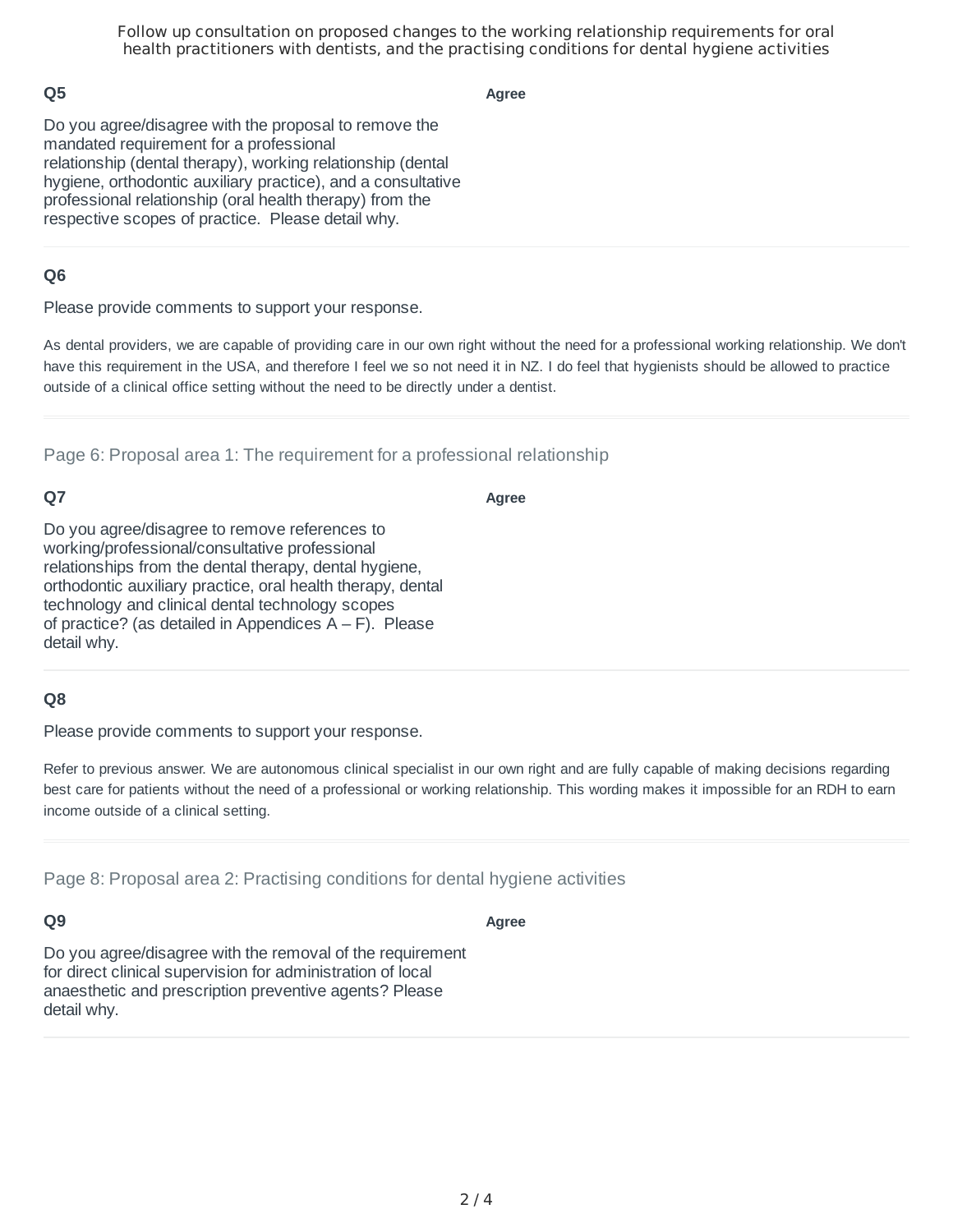### **Q10**

Please provide comments to support your response.

As a dental Hygienist with 16 years of clinical experience, I feel this is not necessary for many reasons. The first would be that an OHT, working as a dental Hygienist, does not have the same mandate placed upon them when doing the same job. Most of the dental hygienists remaining have significantly more experience than thier OHT counterparts, and I have been administering LA in a clinical setting for a long time. In the USA I did not have to have direct supervision. We were guidance only, and could administer LA without the dentist on the premises. This also creates an issue if the dentist decides to leave the premises for any reason. Example would be different lunch schedules ans the dentist is off site when Hygienist has a perio patient in chair that needs LA with a Quadrant scaling. This wording makes it hard for a hygienist to consistently administer best clinical practice to patients for that very reason. It should be removed. OHT's don't have it placed upon them, ans neither should a hygienist; especially when they are in the same job setting. It also makes it impossible for hygienists to open up thier own practice without a dentist working for them. It is an outdated idea and should be removed.

Page 9: Proposal area 2: Practising conditions for dental hygiene activities

## **Q11**

**Agree**

Do you agree/disagree with the removal of clinical guidance for the remainder of the dental hygiene scope activities? (excluding the orthodontic activities currently defined as being performed under direct supervision). Please detail why.

## **Q12**

Please provide comments to support your response.

Refer to previous answer. Hygienists should be seen as a competent clinical professional in thier own right, and should be allowed to practice with or without a dentist. This opens up more avenues for access to care allowing hygienists to be fully self employed. I personally feel this is a long overdue and much needed change.

Page 10: Proposal area 2: Practising conditions for dental hygiene activities

## **Q13**

**Agree**

Do you agree/disagree to align the description of the following scope activity with current dental hygiene practice in the following way: obtaining and reassessing medical and dental oral health histories? Please detail why.

# **Q14**

Please provide comments to support your response.

I had to take the same pharmacology classes as my dental counterparts in the USA. We are capable of understanding, assessing and appropriately treating patients, even with complex health histories. We are capable and competent to understand drug interactions and to refer patients when needed to a specialist. This should eb changed.